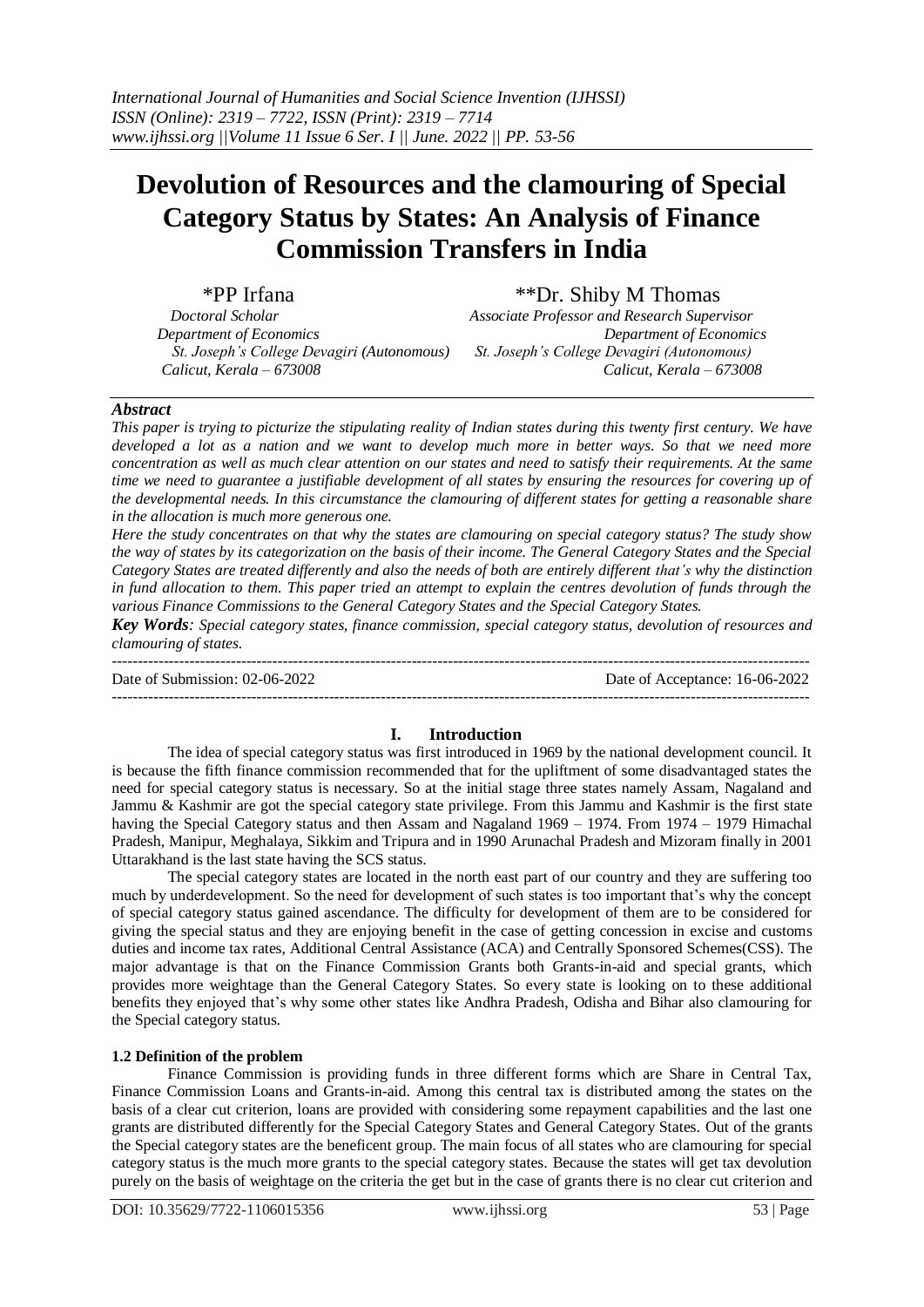it will benefit to the Special Category States. Here is the need for Special category status was raised by some more states they did not get the special category privilege. So the need for the Special category power is more important in the devolution of resources from centre to the states especially through the Finance Commission.

## **1.3 Objectives of the study**

- To pictuarise the transfer of resources from centre to the states through finance commission.
- To analyse the devolution of resources from centre to states by its category.

 To investigate the methodology of devolution of funds to General Category States (GCS) and Special Category States (SCS).

## **1.4 Methodology**

The study is classified states in to the General Category States (GCS) and Special Category States (SCS) and it gives more attention to the SCS. The SCS is provided on the basis of states having some developmental stringency which are classified under five heads and such states are considered as Special Category states. The study tries to address the transfer mechanism through the Finance Commission and the transfers to Special category States (SCS) and General Category States (GCS) and the important factors influencing it. Central transfer is an important factor which bridges the gap between the development and under development in the states. The study tries to incorporate the different dimensions of development of Special Category States (SCS) with the transfer of resources. It also attempts to explore the ideology behind the development of GCS and SCS and the transfer of resources flews in those states. it considers the Finance Commission transfers especially Share in Central tax and Grants in aid only did not take the case of Loans and advances because SCS are always reluctant to take loans and they are more depends on the Grants.

The study considers the Finance Commission transfers because here the attempt is focusing on it. For the study purpose two types of classification on data are undertaken one is data taken from 2004-05 to 2014-15 and the other is thirteen year data taken from 2000 to 2013. T test is done for comparing the devolution to GCS and SCS on the second set of data.

## **1.5 Features required for special category status**

Features required for including in special category status are:

- (i) Hilly and difficult terrain,
- (ii) Low population density or sizable share of the tribal population,
- (iii) Strategic location along borders with neighbouring countries,
- (iv) Economic and infrastructural backwardness and
- (v) Non-viable nature of state finances.

## **1.6 Observation of the study**

Here an attempt is made to know that why all states is clamouring for the Special category status than the Special Status by the central government. The main aim is to attain more tax reduction in the developmental paths than the other states. The important reasons for demanding SCS is given below.

Benefits of Special Category States

- Preferential treatment in getting central funds
- Concession on excise duty to attract industries
- 30% of gross budget goes to theses states
- Avail the benefit of debt swapping and debt relief schemes
- 90% as grant and 10 % as loan and other states get only 30% as grant and 70% as loan
- Tax breaks to attract investment
- Centre bears 90% of the expenditure of all CSS

The constitution of India does not provide any categorisation of states as SCS and GCS the categorisation is given by NDC and it does not have any constitutional backup so at any time the status can withdraw more than that now the planning commission was dismissed and the role of it is handled by Niti- aayog another institutional framework.

## **1.7 Data interpretation and discussion**

The important components of central assistance are mainly of two which are share in Central tax revenue and Finance Commission Grants. These two sources provides majority of the revenue as central transfers to states. So the distribution of these two into GCS and SCS to the respective State-wise Percentage of GSDP are given in the following table 1.1.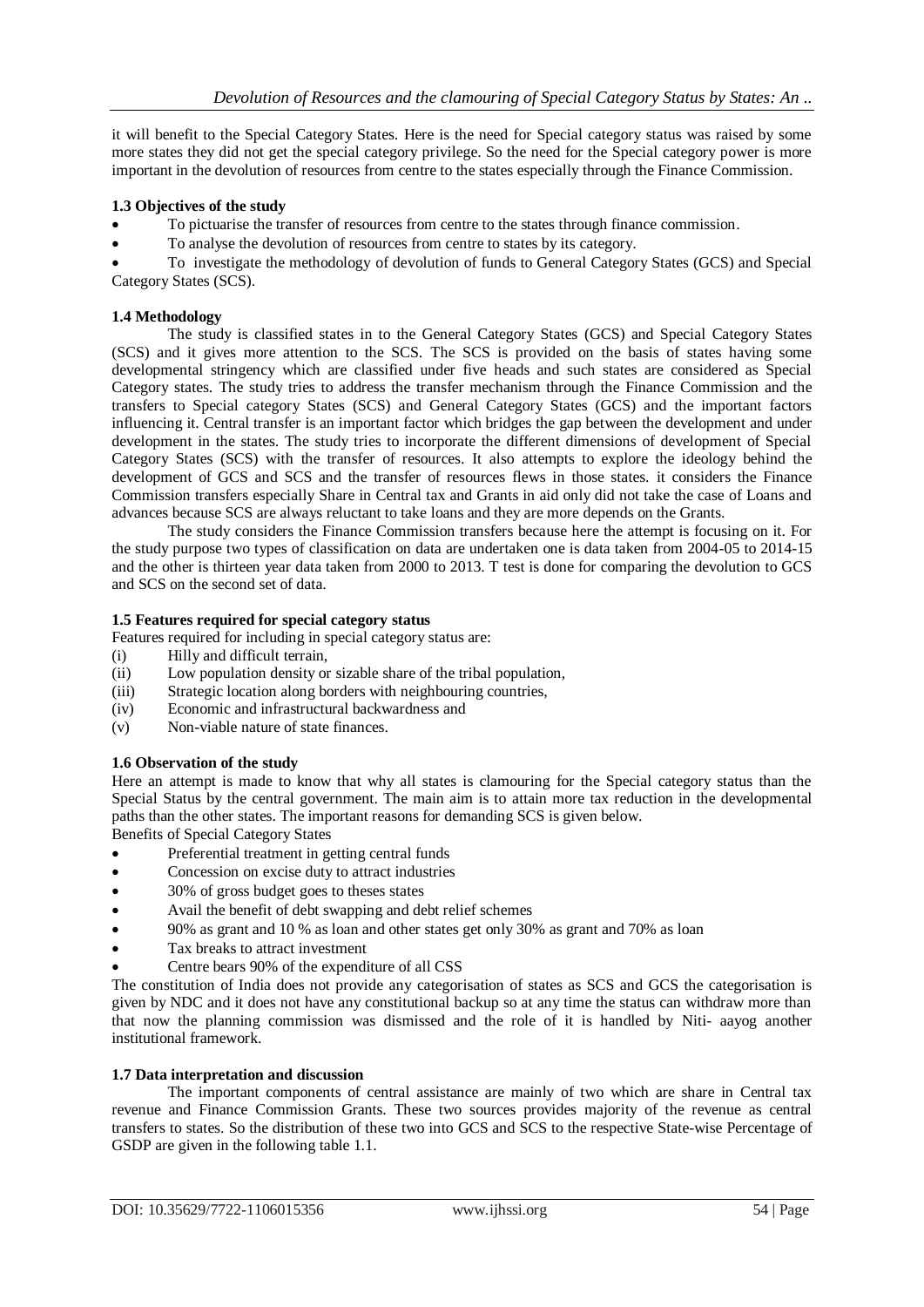| Grants) by Finance Commission in India (2004-2005 to 2014-2015) |                          |                  |                   |                          |                                |                          |                          |                  |                   |                  |                   |
|-----------------------------------------------------------------|--------------------------|------------------|-------------------|--------------------------|--------------------------------|--------------------------|--------------------------|------------------|-------------------|------------------|-------------------|
| <b>States</b>                                                   | 2004-05                  | 2005-06          | 2006-07           | 2007-08                  | 2008-09                        | 2009-10                  | 2010-11                  | 2011-12          | 2012-13           | 2013-14 (RE)     | $2014-15$ (BE)    |
|                                                                 |                          |                  |                   |                          | <b>General Category States</b> |                          |                          |                  |                   |                  |                   |
| Andhra Pradesh                                                  | $\overline{3.9}$         | 4.3              | 4.6               | $\overline{5}$           | 4.6                            | 4.6                      | $\overline{4.3}$         | 4.3              | $\overline{3.7}$  | 4.7              | 7.2               |
| Bihar                                                           | 15.4                     | 16.7             | 18.4              | 19.9                     | 18                             | 15.8                     | 16.5                     | 15.3             | 13.4              | 17.7             | 19.1              |
| Chhattisgarh                                                    | $\overline{5.8}$         | 6.7              | 7.4               | 7.8                      | 7.1                            | 8                        | 8.3                      | 8.4              | 7.8               | $\overline{9.1}$ | 12.1              |
| Goa                                                             | $\overline{1.8}$         | 2.2              | 2.4               | 2.8                      | 2.4                            | 2.1                      | $\overline{3.1}$         | 2.5              | $\overline{3.1}$  | $\overline{3.1}$ | $\overline{3.3}$  |
| Gujarat                                                         | 2.1                      | 2.5              | 2.7               | 2.8                      | 2.7                            | 2.2                      | 2.1                      | 2.3              | 2.3               | $\overline{2.3}$ | 3.5               |
| Haryana                                                         | 1.2                      | 2.1              | $\overline{1.9}$  | $\overline{2}$           | 1.9                            | 2.3                      | 2.1                      | 1.8              | 1.6               | 2.5              | 2.6               |
| Jharkhand                                                       | 5.4                      | $\tau$           | 8.3               | 8.3                      | 8.6                            | 8.3                      | 8.1                      | 8.6              | 7.9               | 10.6             | 13.7              |
| Karnataka                                                       | 3.6                      | $\overline{4}$   | 4.5               | 4.4                      | $\overline{4}$                 | 4.5                      | $\overline{4}$           | 4.2              | 3.9               | 4.8              | 5.4               |
| Kerala                                                          | 3.1                      | 3.3              | 3.5               | 3.6                      | 3.4                            | 2.9                      | 2.8                      | 3.2              | 2.8               | 3.4              | 3.4               |
| Madhya Pradesh                                                  | 6.6                      | 7.5              | 8.7               | 9.9                      | 8.4                            | 7.8                      | 9.4                      | 9                | 8.8               | 8.5              | 14.1              |
| Maharashtra                                                     | 1.5                      | 1.8              | 2.5               | 2.2                      | 2.6                            | 2.3                      | 2.2                      | 2.1              | 2.3               | 2.3              | $\overline{2.2}$  |
| Odisha                                                          | 8.1                      | 8.9              | 9.2               | 9.6                      | 9.1                            | 8.7                      | 8.8                      | 9.5              | 8.2               | 10.1             | $\overline{12}$   |
| Punjab                                                          | 1.6                      | 3.2              | 3                 | 2.7                      | 2.2                            | 2.3                      | 2.4                      | 2.3              | 2.4               | 3.1              | 3.8               |
| Rajasthan                                                       | 5.6                      | $\overline{5.8}$ | 6.2               | 6.9                      | 6.3                            | $\overline{5.4}$         | 5.6                      | $\overline{5.6}$ | $\overline{5.4}$  | 5.8              | 8.9               |
| Tamil Nadu                                                      | 3.1                      | 3.1              | $\overline{3.1}$  | 4.2                      | $\overline{3.9}$               | 3                        | $\overline{3}$           | $\overline{3}$   | 2.8               | $\overline{3.4}$ | $\overline{3.3}$  |
| Telangana                                                       | $\overline{\phantom{a}}$ | $\overline{a}$   |                   | $\overline{\phantom{a}}$ |                                | $\overline{\phantom{0}}$ | $\overline{\phantom{0}}$ | $\frac{1}{2}$    |                   | $\overline{a}$   | 6.7               |
| <b>Uttar Pradesh</b>                                            | $\overline{7.4}$         | 8                | 9.2               | 9.9                      | $\overline{9.5}$               | $\overline{9.4}$         | 9.8                      | $\overline{10}$  | 9.7               | 10.3             | 13.1              |
| <b>West Bengal</b>                                              | $\overline{4.1}$         | 5.4              | 4.9               | 5.2                      | 5.1                            | 4.4                      | 5.2                      | 6                | $\overline{5.4}$  | 5.7              | 7.2               |
|                                                                 |                          |                  |                   |                          | <b>Special Category States</b> |                          |                          |                  |                   |                  |                   |
| Arunachal Pradesh                                               | 36.7                     | 42.2             | 54                | 46.7                     | 51.8                           | 48.3                     | 51.9                     | 45.4             | 42.7              | 50.4             | 58.8              |
| Assam                                                           | 11.5                     | 12.4             | 12.9              | 13.8                     | 14.4                           | 12.7                     | 13                       | 13.5             | 14.1              | 18               | 20.7              |
| Himachal Pradesh                                                | 11.5                     | 16.1             | 16                | 15.8                     | 12.8                           | 12.4                     | 12.8                     | 13.1             | 13                | 12.7             | $\overline{10.5}$ |
| Jammu and Kashmir                                               | 25.2                     | 27.2             | 26.3              | 26.7                     | 25.5                           | 28.1                     | 30.4                     | 27.4             | $\overline{24.1}$ | 24.1             | 30.4              |
| Manipur                                                         | 31                       | 39.1             | 41.7              | 47.1                     | 46.6                           | 41.6                     | 53.7                     | 47.4             | 52.2              | 54.1             | $\overline{53.1}$ |
| Meghalaya                                                       | 18.4                     | 18.6             | 19.2              | 19.8                     | 19.1                           | 21.5                     | 23.2                     | 21.9             | 23.2              | 34.1             | 38.1              |
| Mizoram                                                         | $\overline{51.7}$        | 49.8             | $\overline{53.7}$ | 48                       | $\overline{52.4}$              | 51.9                     | 40.4                     | 48.3             | 50.9              | $\overline{55}$  | $\overline{55}$   |
| Nagaland                                                        | 28.8                     | 31.3             | 35.3              | 34                       | 32.5                           | 32.4                     | 39                       | 38.2             | 38.1              | 42.5             | 56.9              |
| Sikkim                                                          | 46.7                     | 43.9             | 41.9              | 45.3                     | 39.7                           | 27.3                     | 22                       | 27.1             | 25.6              | 34.7             | 39.1              |
| Tripura                                                         | $\overline{24.3}$        | 27.1             | $\overline{26.5}$ | 27.2                     | 25.7                           | 24.3                     | 24.7                     | 25.8             | 24.6              | 27.7             | 32.4              |
| Uttarakhand                                                     | 8.4                      | 10.4             | 11.4              | 9.8                      | 8.7                            | $7.5$                    | 7.8                      | 7.1              | 6.8               | 9.8              | 10.7              |
| India                                                           | 4.1                      | 4.6              | 5                 | $\overline{5.2}$         | 5.1                            | 4.8                      | $\overline{4.9}$         | 4.9              | 4.8               | $\overline{5.4}$ | $\overline{6.5}$  |

**Table – 1.1 State-wise Percentage of Total Transfers to the GSDP Recommended from Union (Tax Devolution and Grants) by Finance Commission in India (2004-2005 to 2014-2015)**

Data source: Ministry of Finance, Government of India

Here the overall benefit cannot measure because the percentage value is given on the GSDP of respective states. So by comparing the value of each state with their GSDP the SCS are getting a greater share than the GCS. In this case a comparison of the actual amount to each gives an idea about the actual beneficiary of central transfers. The following table 1.2 gives information on this.

| <b>Table–1.2</b><br>Finance commission Transfers of resources to GCS and SCS |  |  |  |  |  |
|------------------------------------------------------------------------------|--|--|--|--|--|
|                                                                              |  |  |  |  |  |

|                                                      | (Amount in billion) |                                |       |                                              |                             |              |  |  |
|------------------------------------------------------|---------------------|--------------------------------|-------|----------------------------------------------|-----------------------------|--------------|--|--|
| Year<br><b>General Category States (GCS) average</b> |                     |                                |       | <b>Special Category States (SCS) average</b> |                             |              |  |  |
|                                                      | Grants-in-aid       | Share in<br><b>Central Tax</b> | Total | Grants-in-aid                                | <b>Share in Central Tax</b> | <b>Total</b> |  |  |
| 2000-01                                              | 249.1               | 469.8                          | 718.9 | 139                                          | 36.9                        | 175.9        |  |  |
| 2001-02                                              | 238.3               | 482.5                          | 720.8 | 172.3                                        | 39.3                        | 211.6        |  |  |
| 2002-03                                              | 243.2               | 524.1                          | 767.3 | 178                                          | 42.5                        | 220.5        |  |  |

DOI: 10.35629/7722-1106015356 www.ijhssi.org 55 | Page